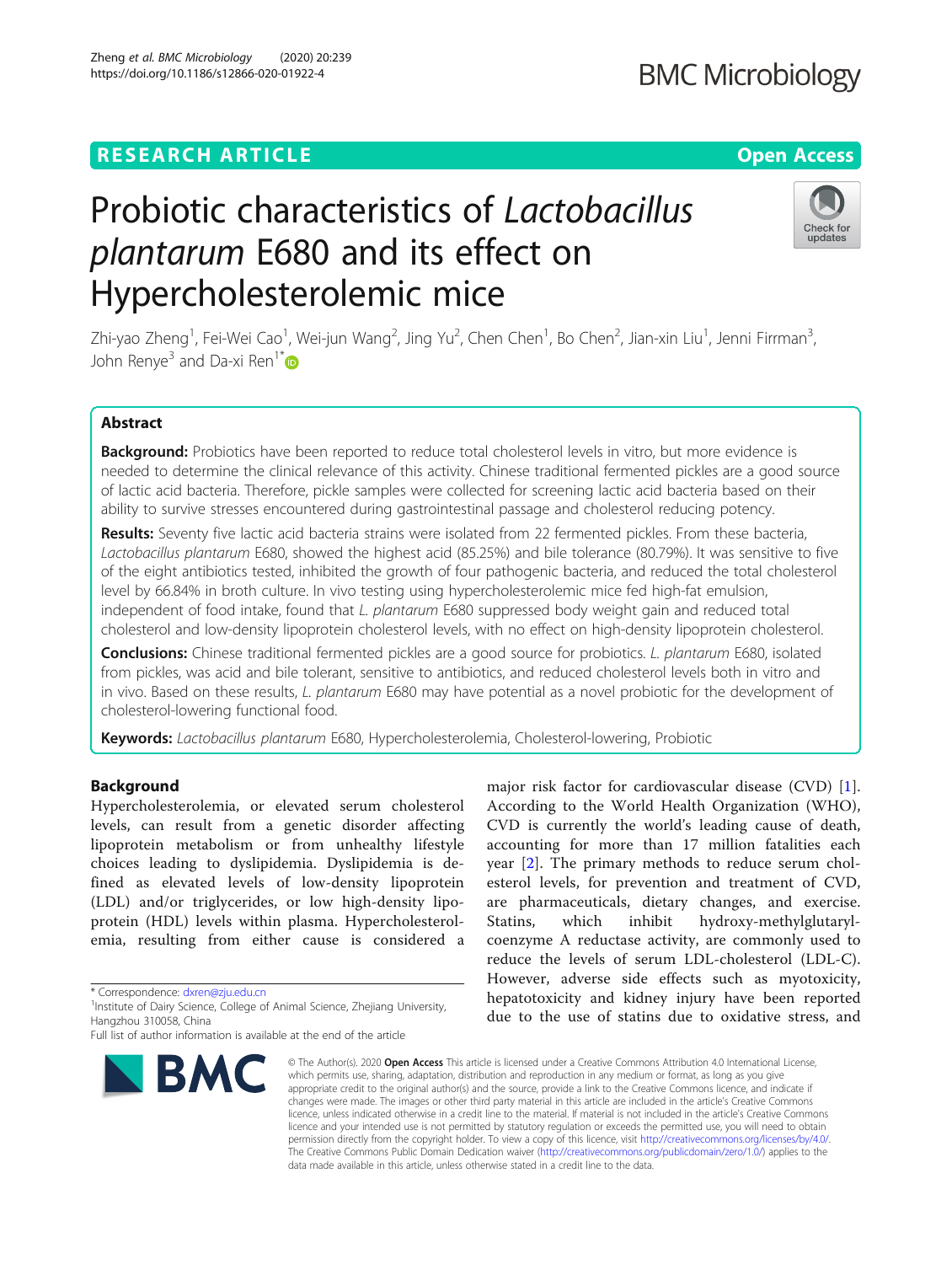more recently, concerns have arisen in regard to their therapeutic efficacy [\[3](#page-7-0)]. Low-fat diets and exercise are effective approaches for lowering serum lipids and prevention of coronary atherosclerosis; however, a gap exists between targeted actual results due to consumer acceptance of low-fat diets [\[4](#page-7-0)]. Therefore, researchers are exploring alternative methods for lowering serum cholesterol.

Lactic acid bacteria (LAB) are ubiquitous in nature, and essential microorganisms in the production of fermentated foods, such as kimchi, dadih and cheese. In addition, several species have been investigated as probiotics for their potential to affect physiological functions within humans, including the following: immune regulation  $[5]$  $[5]$ , alleviation of lactose intolerance  $[6]$  $[6]$ , prevention of colon cancer and reduction of allergic reactions [[7,](#page-7-0) [8\]](#page-7-0).

The first report of LAB in dairy products associated with a lowering of serum cholesterol was in 1974 [\[9](#page-7-0)], and more researchers were attracted for its effect on preventing CVD in humans. More recently, clinical and animal studies have indicated that LAB, specifically Lactobacillus species, may assist in lowering serum cholesterol levels [\[10](#page-7-0)–[12\]](#page-7-0). L. plantarum 299v (Pro Viva), which was isolated from the human intestinal tract, was reported to decrease viable bacteria translocation, and improve mucosal inflammation in rats [[13](#page-8-0)]. In addition, this bacterium was shown to lower concentrations of LDL-C and fibrinogen in hypercholesterolemic patients [[14\]](#page-8-0). L. plantarum LIP-1, isolated from homemade koumiss products, assimilated 71.47 μg/mL of cholesterol in vitro, and significantly reduced serum total cholesterol (TC), triacylglycerols (TG) and LDL-C levels with a concatenate increase of HDL-C in rats fed a high-fat diet [[15\]](#page-8-0). In contrast to the above results, researchers have reported that some probiotic strains, which lowered cholesterol in vitro, did not significantly alter lipid profiles in vivo  $[16]$  $[16]$ . The contradicting results from previous studies supports the need for further exploration into the potential for using LAB as probiotics to lower serum cholesterol and prevent the development of metabolic diseases. Therefore, this study aimed to identify lactic acid bacteria from traditional fermented pickles, and investigate their cholesterol-lowering activity, as probiotic function in vitro. Strains displaying cholesterol-lowering activity will be further assessed for beneficial effects on hypercholesterolemic mice.

#### Results

#### Screening of strain with cholesterol-lowering ability

A total of 75 lactic acid bacteria isolates from 22 pickles samples were evaluated for their cholesterol-lowering capability. For the negative control (cholesterol-MRS without fermentation), the cholesterol content is  $97.17 \pm$ 

 $2.56 \mu g/mL$ , which means the recovery percent (> 97%) of cholesterol is good for GC-MS. Five isolates were selected for further characterization due to their ability reduce cholesterol levels by more than 55% in vitro, which are similar or higher than the positive control (ATCC 43121, Lactobacillus acidophilus, cholesterol-reduction is 58.31%). The isolates were identified by 16S rRNA sequencing and designated as the following: Lactobacillus plantarum E680, Lactobacillus fermentum B02, Lactobacillus plantarum A07, Lactobacillus brevis H05 and Lactobacillus acidophilus K04 (Table [1](#page-2-0)). Of these strains, L. plantarum E680 displayed the highest level of cholesterol reduction (66.84%); which was significantly higher than the cholesterol-reduction observed from the control strain ATCC 43121 ( $P < 0.05$ ).

#### Acid and bile salts tolerance

As shown in the Table [1](#page-2-0), acid tolerance for the five LAB isolates ranged from 66.50 to 85.25%. L. plantarum E680 had the highest level of acid tolerance (85.25%), while LA K04 displayed a similar level of tolerance to the control strain L. acidophilus ATCC 43121. LB H05 was the least tolerant (66.50%). Resistance to bile salts was also shown in Table [1](#page-2-0), with L. acidophilus ATCC 43121 showing the highest level of resistance at 84.51%. L. plantarum E680 displayed a significantly higher level of bile salts tolerance than other strains isolated in this study at 80.79%.

#### Antibacterial activity of L. plantarum E680

L. plantarum E680 showed antimicrobial activity against 4 selected pathogens (Fig. [1\)](#page-2-0). Activity against the four pathogens differed significantly with Staphylococcus aureus ATCC 29213 being most sensitive (19.8 mm inhibition zone), and Salmonella Typhimurium CMCC 50335 the least sensitive (14.89 mm inhibition zone). For the negative control (MRS without fermentation), no inhibition zone was found around four pathogens, which means the MRS have no effect on this four pathogens.

#### Effect of L. plantarum E680 on mice's body weight

Body weight and food intake were assessed to test the potential probiotic function of L. plantarum E680 (Fig. [2\)](#page-3-0). Initial body weight of mice was not significantly different among those receiving saline (control), a highfat emulsion (model), or a high-fat emulsion with  $L$ . plantarum E680 (E680) ( $P > 0.05$ ). However, after 2 weeks, all mice given the high-fat emulsion were significantly heavier than the control group. The body weight of L. plantarum E680 groups appeared similar to the control group, and significantly lower than the model group ( $P < 0.05$ ). The slopes of linear regression equations were 0.16, 0.37 and 0.19 for the control, model, and E680 groups respectively. Differences in body weight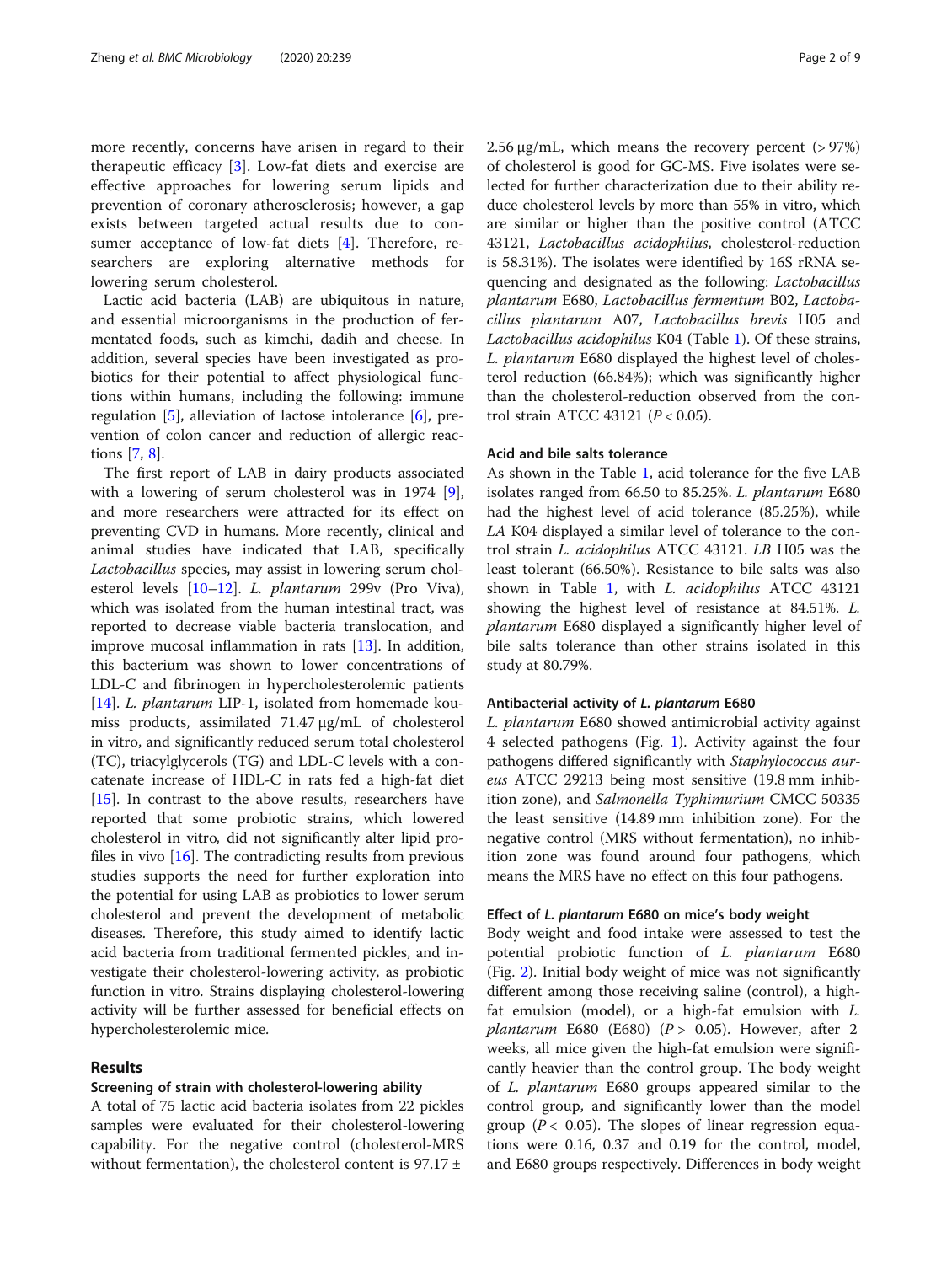<span id="page-2-0"></span>Table 1 Cholesterol removal, acid resistance, and bile salt tolerance of 6 strains

| Strain <sup>1</sup> | Cholesterol removal $(\%)^2$    | Acid resistance $(\%)^3$      | Bile tolerance (%) <sup>4</sup> |
|---------------------|---------------------------------|-------------------------------|---------------------------------|
| LP E680             | $66.84 \pm 1.58$ <sup>a</sup>   | $85.25 \pm 1.36^a$            | $80.79 \pm 0.94^{\circ}$        |
| LF B02              | $61.30 \pm 3.71^{\rm b}$        | $69.80 \pm 1.65$ <sup>c</sup> | $73.82 + 2.15^{\circ}$          |
| <b>LP A07</b>       | 59.81 $\pm$ 2.06 <sup>bc</sup>  | $72.44 \pm 1.08$ <sup>c</sup> | $56.95 \pm 1.79$ <sup>f</sup>   |
| ATCC 43121          | $58.31 \pm 3.38$ <sup>bcd</sup> | $78.89 + 0.95^{\circ}$        | $84.51 \pm 1.05^{\circ}$        |
| LB HO5              | $56.97 \pm 2.50^{cd}$           | $66.50 \pm 2.09$ <sup>d</sup> | $62.16 \pm 2.36^e$              |
| LA K04              | $55.21 \pm 1.07^{\circ}$        | $80.13 \pm 0.89^{\rm b}$      | $65.12 \pm 1.47$ <sup>d</sup>   |

 $a-e$  Means in the same column followed by different superscript letters are significantly different (P < 0.05)

<sup>1</sup>Strains LP: Lactobacillus plantarum; LF: Lactobacillus fermentum; LB: Lactobacillus brevis; LA: Lactobacillus acidophilus

<sup>2</sup>Cholesterol reduction rate/% = (1-C<sub>1</sub>/C<sub>0</sub>) × 100; C<sub>0</sub> is the cholesterol content in the control broth (mg/L), and C<sub>1</sub> is the cholesterol content in the supernatant of the inoculated strain broth (mg/L)

 ${}^{3}$ Acid resistance (%) = (N<sub>1</sub>/N<sub>2</sub>) × 100; N<sub>1</sub> is the total number of viable cells of strain in MRS broth at 3 h, and N<sub>2</sub> is the total number of viable cells of strain in MRS broth at 0 h

<sup>4</sup>Bile resistance (%) = (logN<sub>1</sub>/log N<sub>2</sub>) × 100; N<sub>1</sub> is the total number of viable cells of strain in MRS broth (pH 8.0) with 0.3% oxgall Bile, and N<sub>2</sub> is the total number of viable cells of strain in MRS broth (pH 6.2) without oxgall Bile

were not due to changes in food intake levels (data not shown).

#### Effect of L. plantarum E680 on serum lipid profiles

Mice fed a high-fat emulsion diet (model) showed a significant increase in total serum cholesterol (Fig. [3](#page-3-0)a) and LDL-cholesterol (Fig. [3c](#page-3-0)) when compared to control mice receiving only saline (control). In addition, serum triglycerides levels (Fig. [3](#page-3-0)b) remained constant, and HDL-cholesterol was significantly decreased (Fig. [3](#page-3-0)d). Administering L. plantarum E680 with the high-fat emulsion diet prevented elevation of the total cholesterol and LDL levels, which were 10.71 and 16.47% lower than levels observed in the model group respectively (Fig. [3](#page-3-0)a and c). L. plantarum E680 had no effect on triglycerides

levels (Fig. [3b](#page-3-0)); and was unable to prevent a drop in HDL-C levels (Fig. [3d](#page-3-0)).

#### **Discussion**

Results of this study showed the well cholesterollowering activity of L. plantarum E680. Similar to our study, several Lactobacillus species, including L. acidophilus, L. casei, L. delbrueckii subsp. bulgaricus, L. fermentum, L. gasseri, L. paracasei, L reuteri; L. rhamnosus, and L. salivarius subsp. salicinius; as well as other strains of L. plantarum, have been reported to have cholesterol-lowering activity in vitro [[17,](#page-8-0) [18\]](#page-8-0). In all of these studies, levels of cholesterol reduction were between 20% and 65%, suggesting that L. plantarum E680 is one of the more effective Lactobacillus

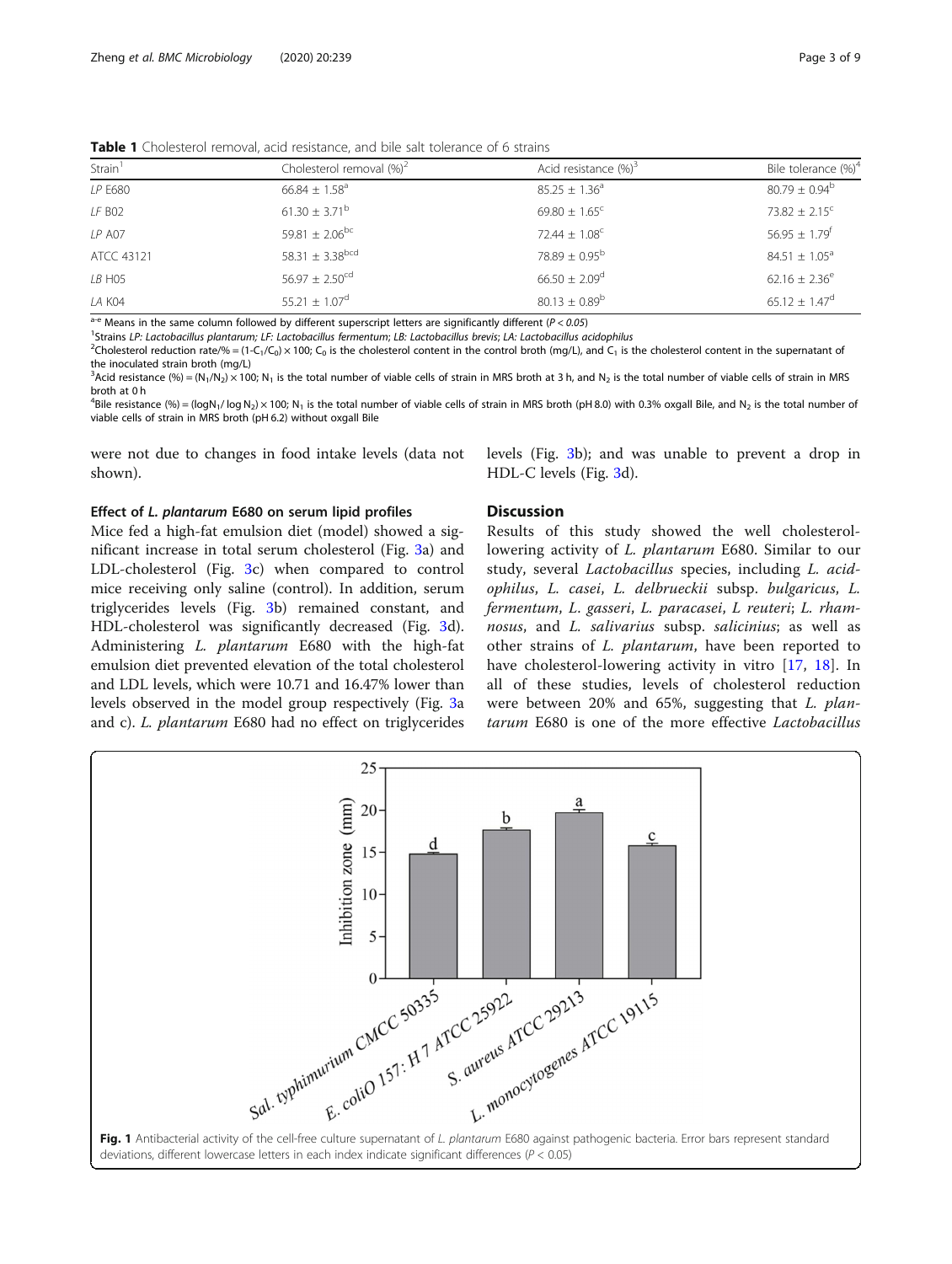<span id="page-3-0"></span>

strains possessing this activity. Although in vitro activity may identify potential probiotic candidates, one study suggested in vitro testing may not accurately reflect the cholesterol lowering activity in vivo, thus emphasizing the need for in vivo models to assess probiotic potential.

Another essential characteristic for a potential probiotic is the ability to survive passage through the gastrointestinal tract (GIT). Specifically, a probiotic must tolerate exposure to acid and bile salts for survival in the stomach and small intestine [[19\]](#page-8-0). Of the strains tested in this study, L. plantarum E680 showed the highest

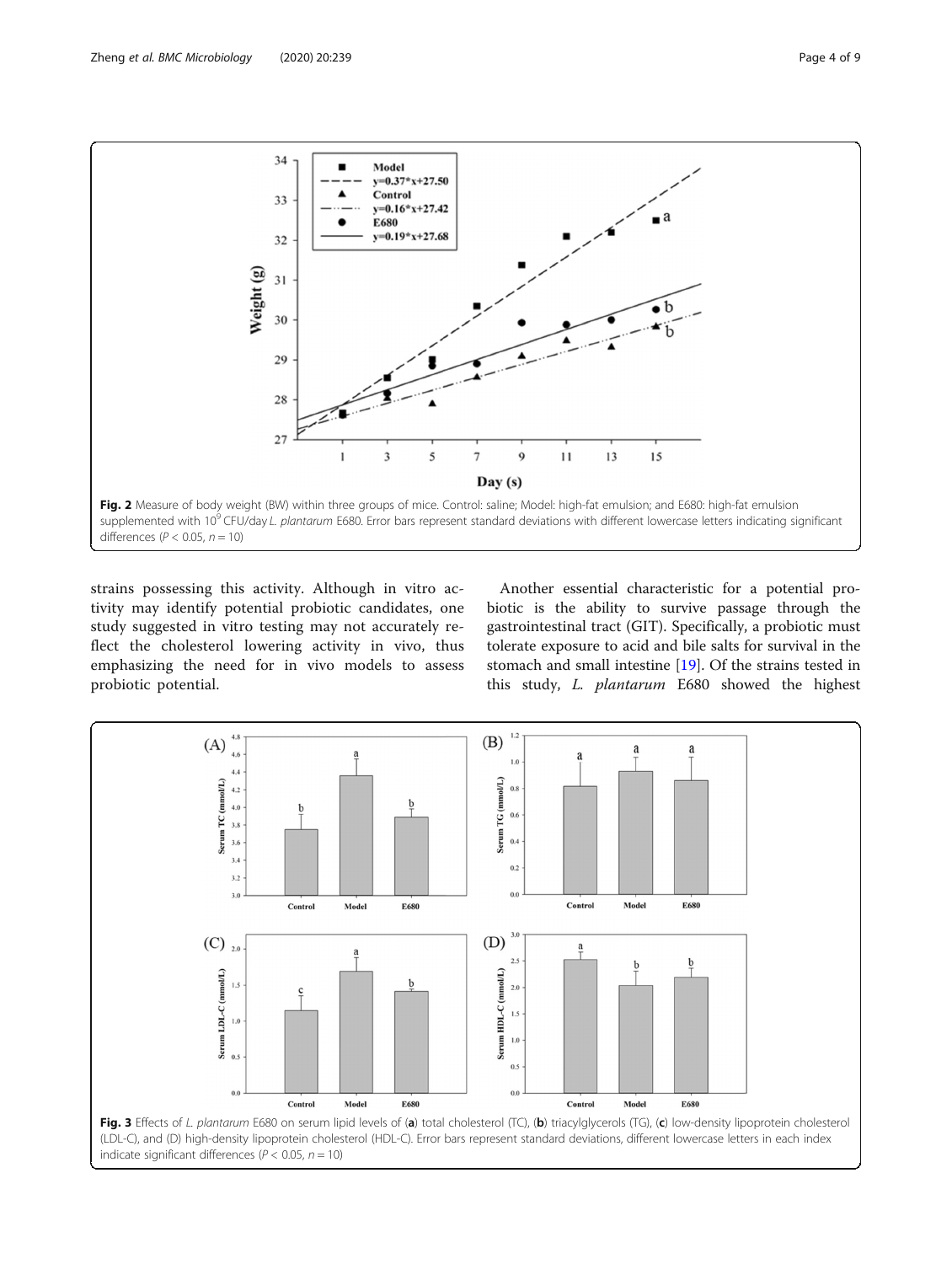<span id="page-4-0"></span>tolerance to acid and bile salts. Although further studies are required to demonstrate acid and bile salt tolerance in vivo; the tolerance observed for L. plantarum E680 appears comparable or better than resistance reported for other L. plantarum strains investigated as potential probiotics. One study reported bile salts tolerance of L. *plantarum* isolates from dairy origin at  $50.93 \sim 69.83\%$ [[20\]](#page-8-0), while another reported acid tolerance of  $L$ . plantarum S04 and S10 at 73.4% and 63.2% respectively, at pH 2.5 for 3 h [\[21](#page-8-0)].

With bacterial antibiotic resistance being a global public health issue, there is concern about probiotics contributing to the problem due to their inherent resistance to some clinically relevant drugs [[22\]](#page-8-0). In this study, L. plantarum E680 was tested for sensitivity to eight antibiotics, representing seven different classes (Table 2). L. plantarum E680 was sensitive to ampicillin (beta-lactam), cefazolin (cephalosporin), erythromycin (macrolide), sulfamethoxazole (sulfonamide), and chloramphenicol (amphenicol), with inhibition zones measuring between 16.09 and 32.41 mm in diameter; and displayed intermediate sensitivity to penicillin (betalactam), gentamicin (aminoglycoside) and ciprofloxacin (quinolones).

Resistance to both ciprofloxacin and gentamicin has been reported in Lactobacillus strains used as starter cultures in Norwegian dairy products [\[24\]](#page-8-0); and in strains investigated as potential probiotics [\[25\]](#page-8-0). In these studies, resistance was considered intrinsic, with the bacteria not considered a source for the spread of antibiotic resistance to other bacterial hosts. Observations in the current study are similar to results reported for *L. plantarum* dairy isolates which were sensitive to ampicillin, chloramphenicol, erythromycin, and resistant to gentamicin [\[26\]](#page-8-0). However, due to the concern that LAB could serves as a potential conduit for the transfer of antibiotic resistance through food, screening for resistance to clinically relevant antibiotics is essential when screening for potential probiotics [\[27\]](#page-8-0).

Antimicrobial activity is another potential probiotic characteristic, and L. plantarum E680 displayed broad spectrum activity against both Gram-positive and Gramnegative bacteria, with S. aureus (inhibitory zone diameter, 19.79 mm) and E. coli O157:H7 being the most sensitive (inhibitory zone diameter, 17.74 mm). A previous report showed L. plantarum Lp9 had a comparable antibacterial spectrum, however Salmonella Typhi and L. monocytogenes were more sensitive than S. aureus and E. coli [\[28](#page-8-0)]. Other studies have also reported that Lactobacillus strains can inhibit the growth S. aureus and/or E. coli [\[29](#page-8-0), [30](#page-8-0)]. The antibacterial activity of LAB may be due to organic acids (eg. lactic acid, acetic acid), hydrogen peroxide, bacteriocins, and/or exopolysaccharides produced though their metabolism [[31\]](#page-8-0).

In vivo analysis of the probiotic activity of L. plantarum E680 relied on the establishment of a hypercholesterolemic mouse model, which was successfully achieved after 14 days intragastric administration of a high-fat emulsion containing 15% cholesterol and 30% fat. The mice displayed increased total cholesterol and LDL-cholesterol levels, with normal triglycerides levels, as expected with hypercholesterolemia [[1\]](#page-7-0). Previous studies have demonstrated that a high-fat emulsion diet results in lipid metabolic disorders, such as obesity, hyperlipidemia, and nonalcoholic fatty liver disease [\[32,](#page-8-0) [33](#page-8-0)]. This study showed that intake of *L. plantarum* E680 significantly reduced the increase of body weight caused by the high-fat emulsion in mice. Other studies reported similar results, finding that administering Lactobacillus to rats prevented an increase in body weight induced by a high-fat diet [[34](#page-8-0), [35](#page-8-0)]. More studies are required to determine the mechanism by which *L. plantarum* E680 prevented an increase in body weight. Other studies have shown that obesity and lipid metabolic diseases are closely related, and reported that probiotics can help prevent obesity by regulating bile salts metabolism and inhibiting dietary fat absorption in the small intestine [\[36,](#page-8-0) [37](#page-8-0)].

Results were comparable to those observed in previous studies, where L. plantarum PH04 was shown to reduce serum TC by 7% in mice  $[38]$  $[38]$ , and the administration of L. fermentum M1–16 reduced TC and LDL-C levels by

| <b>Table 2</b> Antibiotic susceptibility of L. plantarum E680 |            |              |                                  |                                   |  |  |
|---------------------------------------------------------------|------------|--------------|----------------------------------|-----------------------------------|--|--|
| Class                                                         | Antibiotic | Content (µq) | Zone of inhibition diameter (mm) | Antimicrobial susceptibility type |  |  |

Beta-lactams Penicillin 10  $28.37 \pm 0.14$  I Ampicillin 10 29.01 ± 0.07 S Cephalosporins Cefazolin 30 32.41 ± 0.13 S Aminoglycosides Gentamicin 10 16.25 ± 0.09 I Macrolides Erythromycin 15 24.54 ± 0.31 S Quinolones Ciprofloxacin 5 16.09 ± 0.12 I Sulfonamides Sulfamethoxazole 1.25/23.75 22.05 ± 0.26 S Amphenicols Chloramphenicol 30 2797 + 0.15 S

<sup>1</sup>Inhibiton zones were compared to the breakpoints defined by CLSI (2017) [[23\]](#page-8-0) to determine if the bacterium was sensitive (S), resistant (R) or intermediate (I) to the antibiotics tested. Data are expressed as the mean  $\pm$  SD from three replicates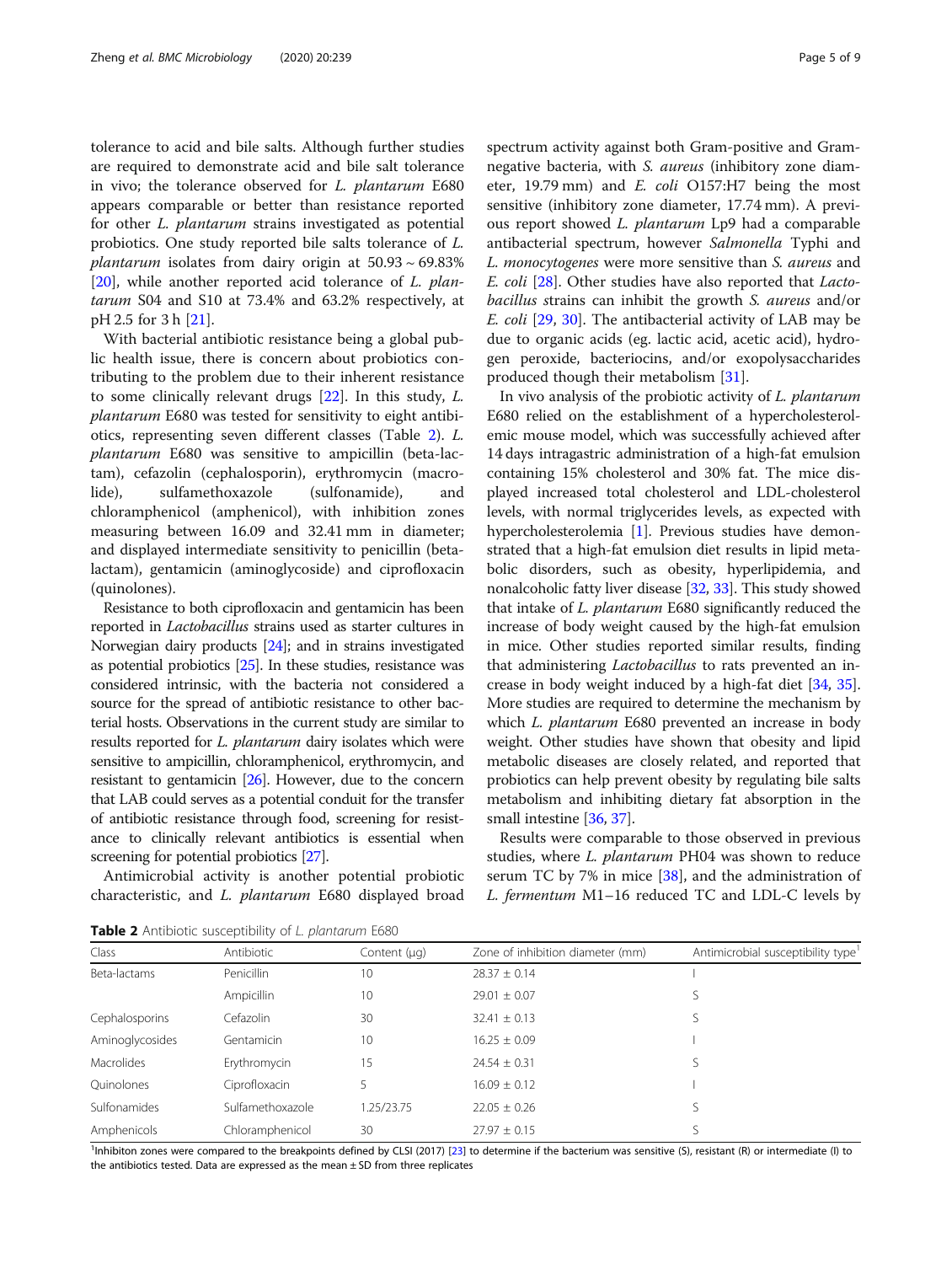12.5 and 17.3%, respectively, in rats fed a highcholesterol diet [\[39\]](#page-8-0). In addition, a previous study administering probiotic blends to reduce serum TC in hypercholesterolemic rats didn't report an increase in serum HDL-C [[40\]](#page-8-0), as was the case in this study. On the contrary, other studies have reported increased HDL-C levels that accompany a reduction in TC and LDL-C in hypercholesterolemic animal given probiotics [[41\]](#page-8-0). More work is required to determine if the increase in HDL-C improves probiotic efficacy in preventing the development of cardiovascular disease in animal models.

Results of this study support the potential for using probiotics to control serum cholesterol levels in mice; however, more studies are required to understand the effectiveness of these bacteria in humans. One study reported that a capsule containing a probiotic blend of L. acidophilus and B. longum did not show beneficial effects on plasma lipids in young men and women with normal cholesterol levels [[42](#page-8-0)]; yet a recent meta-analysis of 32 randomized controlled trials concluded that probiotic supplements could significantly reduce serum TC [[43](#page-8-0)]. Several factors could explain the variations reported for the effectiveness of probiotics in controlling serum cholesterol levels, including the following: the probiotic strains being used, the host's microbiome, and experimental protocols (probiotic dose, method of administering the probiotic, protocol for analysis of serum levels, etc.). Thus, thorough human clinical evaluations are required when trying to determine the true probiotic potential of a bacterium.

#### Conclusion

In this study, 75 lactic acid bacteria isolates were found from 22 Chinese traditional fermented pickles. L. plantarum E680 isolated from pickles had the highest acid and bile tolerance; was sensitive to antibiotics; and was effective in reducing cholesterol levels in both in vitro and in vivo studies. Based on these results, L. plantarum E680 may have potential as a novel probiotic for the development of cholesterol-lowering functional food.

#### Methods

#### Sample collection and isolation of LAB strains

Twenty-two traditional fermented pickles were collected from farmers in Taishun, Wenzhou, Zhejiang. All samples were obtained with the farmers' permission, and were individually packed in sterile sampling bags (Whirl-Pak® Bags, Nasco, USA) for immediate storage at 4 °C for transport to the laboratory. Ten-fold serial dilutions were prepared in sterile saline (0.85% sodium chloride), with the  $10^{-5}$ ,  $10^{-6}$ , and  $10^{-7}$  dilutions (100 μL) spread onto de Man Rogosa and Sharpe (MRS) agar (Land Bridge Technology, Beijing, China). After anaerobic incubation at 37 °C for 48 h, colonies with typical morphological features were picked and subcultured on MRS agar for 3–5 passages. Isolates were further characterized by Gram-stain and catalase assays. Strains identified as lactic acid bacteria were stored in MRS broth (Land Bridge Technology, Beijing, China) with 40% (v/v) glycerol (Land Bridge Technology, Beijing, China) at − 80 °C. Prior to assays, strains were revived and passaged at least three times on sterile MRS agar.

#### Identification of LAB strains

Genomic DNA was extracted with the Ezup Column Bacteria Genomic DNA Purification kit (Sangon Biotech, Shanghai, China). The 16S rDNA sequences were amplified using a bacterial universal primer set (27f: AGTT TGATCMTGGCTCAG, 1492r: GGTTACCTTG TTACGACTT) following a PCR test. The high quality PCR product obtained was sequenced by Sangon Biotech (Shanghai) Co. (Shanghai, China), and then aligned using the NCBI BLAST sequence database [\(http://www.ncbi.](http://www.ncbi.nlm.nih.gov/) [nlm.nih.gov/](http://www.ncbi.nlm.nih.gov/)) to identify the species of each strain.

#### In vitro cholesterol-lowering ability

LAB isolates were cultured for 18 h, harvested by centrifugation (5000 x  $g$ , 5 min, 4 °C) and resuspended in sterile saline solution at  $10^9$  CFU/mL. The bacterial suspension was used to inoculate (2% v/v) MRS broth containing 0.3% (w/v) oxgall Bile (Sigma-Aldrich, USA) and 100 mg/L of water-soluble cholesterol (Sigmae-Aldrich, USA), and incubated anaerobically at 37 °C for 48 h. Uninoculated broth was used as a control. Lactobacillus acidophilus ATCC 43121 was purchased from the American Type Culture Collection (Manassas, VA, USA), and used as a positive control, due to its reported cholesterol-lowering activity [\[44](#page-8-0)].

Cholesterol content was determined through modification of a previously reported method [[45\]](#page-8-0). Briefly, cell free supernatant was centrifuged at 5000 x  $g$  for 5 min at 4 °C, 1 mL was collected and passed through a 0.22 μm filter into a gas chromatography sample vial (2 mL). Samples were analyzed using an Agilent 7890A gas chromatography system (Agilent, USA) with hydrogen flame ion detector, and HP-5 elastic quartz capillary column  $(30 \text{ m} \times 0.32 \text{ mm} \times 0.25 \text{ µm}$ , Agilent, USA). Split-mode (5:1), direct injection of the sample  $(0.5 \mu L)$  was performed using helium as the carrier gas at a flow rate of 1.5 mL/min. Initial column temperature was 100 °C and increased at a rate of 20 °C/min, reaching 300 °C at the detection port. The cholesterol-lowering activity was calculated using the formula:

## Cholesterol lowering rate (%) =  $(1-C_1/C_0) \times 100$

 $C_0$  is the cholesterol content in the control sterile broth (mg/L);  $C_1$  is the cholesterol content in the cell free supernatant (mg/L).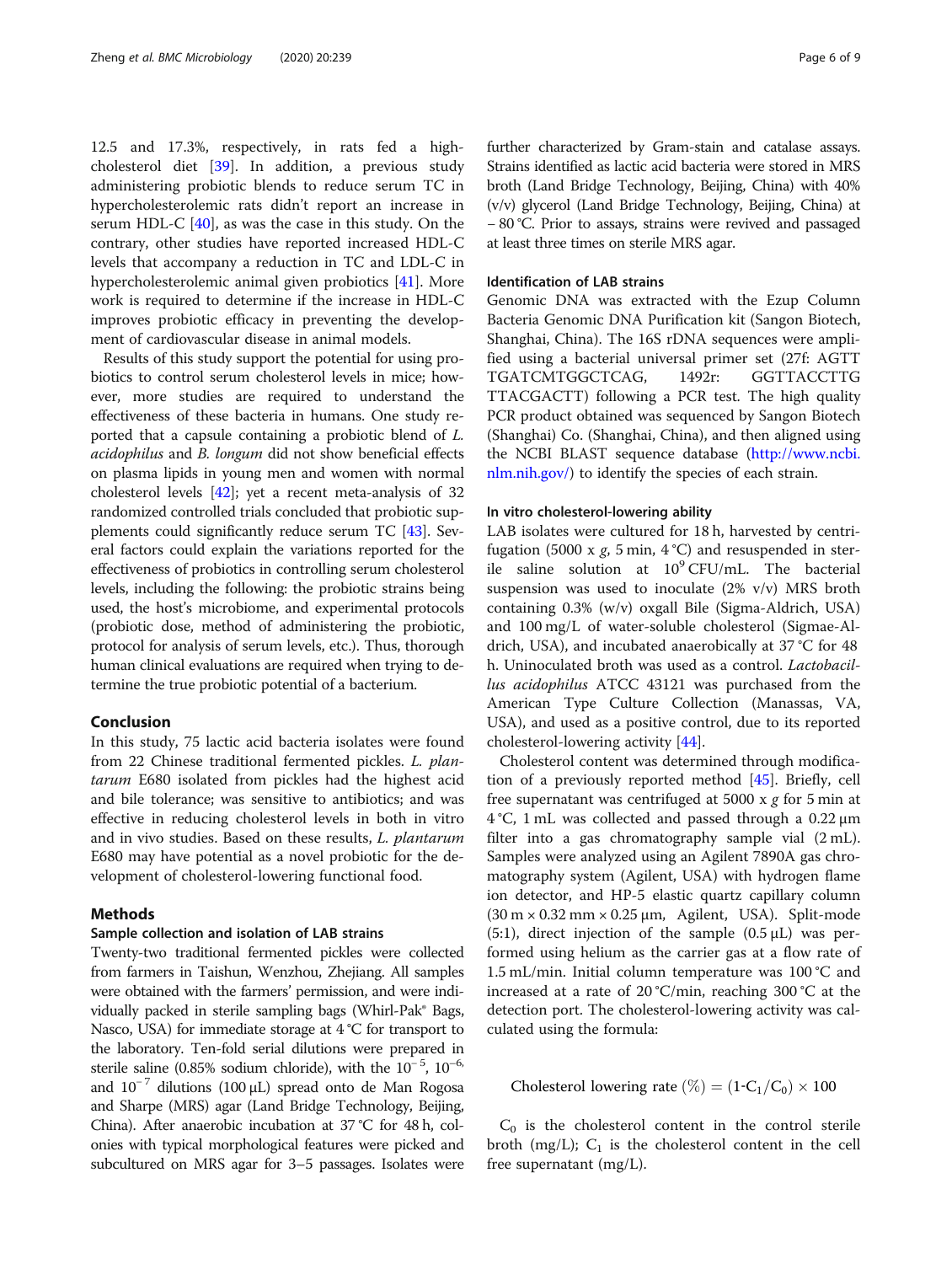#### Acid and bile salts tolerance

Acid and bile salts tolerance was determined according to the method described by previous study with minor modifications [\[21\]](#page-8-0). Lactobacillus species were cultured for 18 h, then washed twice with sterile saline, and suspended in MRS broth adjusted to pH 2.0 at a concentration of approximately  $10^8$  CFU/mL. Cultures were incubated anaerobically at 37 °C for 3 h, with viable counts performed at 0 and 3 h. Separate cultures were prepared in a similar manner in MRS broth adjusted to pH 8.0 and supplemented with 0.3% (w/v) oxgall Bile (Sigmae-Aldrich, USA) at 37 °C for 6 h. Control cultures were prepared in MRS (pH 6.2) without oxgall Bile and incubated anaerobically at 37 °C for 6 h.

#### Antibiotic susceptibility test

L. plantarum E680 was tested for antibiotic susceptibility using the disk diffusion method  $[46]$  $[46]$ , with results analyzed according to the Clinical and Laboratory Standards Institute Technical Guidelines (2017) [[23](#page-8-0)]. MRS agar was surface inoculated by evenly spreading 100 μL of bacterial culture  $(10^7 \text{CFU/mL})$ . Disks (Table [2](#page-4-0)) (Hangzhou Microbial Reagent Co., Ltd., Hangzhou, China) were placed onto the agar surface, and plates were incubated anaerobically at 37 °C for 24 h. The diameter of the inhibition zone was measured using a vernier caliper.

#### Antibacterial activity test

An agar well diffusion assay [\[47\]](#page-8-0) was used to screen L. plantarum E680 for antibacterial activity against select pathogens: Escherichia coli O 157: H 7 ATCC 25922, Salmonella Typhimurium ATCC 13311 (American Type Culture Collection (ATCC), Manassas, VA, USA), Listeria monocytogenes CMCC 54007, and Staphylococcus aureus CMCC 26003 (China Medical Microorganism Culture Collection (CMCC), Guangdong, China). Molten Luria-Bertani (LB) agar (Land Bridge Technology, Beijing, China) was inoculated with a select pathogen (final concentration  $10^6$  CFU/mL) and plates were poured with precast wells  $(8.00 \pm 0.01 \text{ mm}$  in diameter). Wells were filled with 150 μL of cell-free supernatant (18 h). Uninoculated MRS (pH 6.2) was used as control. Antibacterial activity was identified by the presence of inhibition zones.

#### Animal experiments

All experiments were performed in accordance with the NIH and Zhejiang University guidelines for Laboratory Animals Care and Use and approved by the Committee for the Care and Use of Laboratory Animals at the Laboratory Animal Center, Zhejiang University (ZJU-2017-03-1).

A modified high-fat emulsion was prepared using a previously reported protocol  $[48]$  $[48]$ . Solid lard  $(30 g)$  was melted, and 15 g of cholesterol (Sigma-Aldrich, USA) was added, stirring constantly until fully dissolved. The solution was further supplemented with 1g of methylthiouracil and 15 mL of Tween-80, resulting in an oil mixture. An aqueous solution was prepared by mixing 10 mL of propylene glycol and 2 g of sodium deoxycholate in 30 mL of distilled water, and heating to 60 °C. The aqueous solution was combined with the oil mixture to generate the high-fat emulsion, which was stored at 4 °C. Prior to use, the emulsion was heated to 40 °C in a water bath and homogenized.

Thirty male ICR mice, 1 month old, weighing  $25 \pm 2$  g, were purchased from Shanghai SLAC Laboratory Animal Co., Ltd. (Shanghai, China). During the experimental period, the mice were housed in an animal room under controlled environmental conditions at a temperature of  $22 \pm 2$  °C, relative humidity of  $50 \pm 5$ %, and a 12-h light/ dark cycle, with food and water readily available. The commercial diet (Shanghai SLAC Laboratory Animal Co., Ltd., Shanghai, China) was composed of 20.5% crude protein, 4% fat, 5% crude fiber, 10% moisture, and 8% coarse ash.

After 3 days of adaptation, mice were assigned to three groups (Control, Model and E680 groups) randomly, each consisting of ten mice, according to their body weight (BW). A gavage of high-fat emulsion was given to mice as previously described [\[49](#page-8-0), [50](#page-8-0)]. The animal experiment scheme is illustrated in Fig. [4.](#page-7-0) Specifically, the control group was given sterile saline twice a day (0.5 mL/ mouse in the morning, and 15 mL/kg BW in the evening (10 h later) by gavage. The model group received 0.5 mL of sterile saline per mouse in the morning, and intragastrical administration of 15 mL/kg BW of high-fat emulsion in the evening. The probiotic group was orally treated with a dose of 0.5 mL sterile saline containing L. plantarum E680  $(2 \times 10^{9} \text{ CFU/mL})$  each morning, followed by 15 mL/kg BW of high-fat emulsion in the evening. Mice were fed these diets for 14 days. Health of the mice was monitored daily, with food intake and body weight measurements recorded every 2 days.

Following 14 d of treatment, all animals were fasted for 12 h and then anaesthetized with ether (4%), the mice were sacrificed by cervical dislocation after anesthesia, and the experimental animals were not given pain during the whole process. Blood samples were collected from the orbital venous plexus into a heparinized test tube, stored at 37 °C for 1 h, and then kept at 4 °C for 30 min. Serum was obtained by centrifugation (3000 g, 10 min), and stored at − 80 °C for subsequent lipid analysis.

The concentration of serum lipids including total cholesterol (TC), triacylglycerols (TG), high-density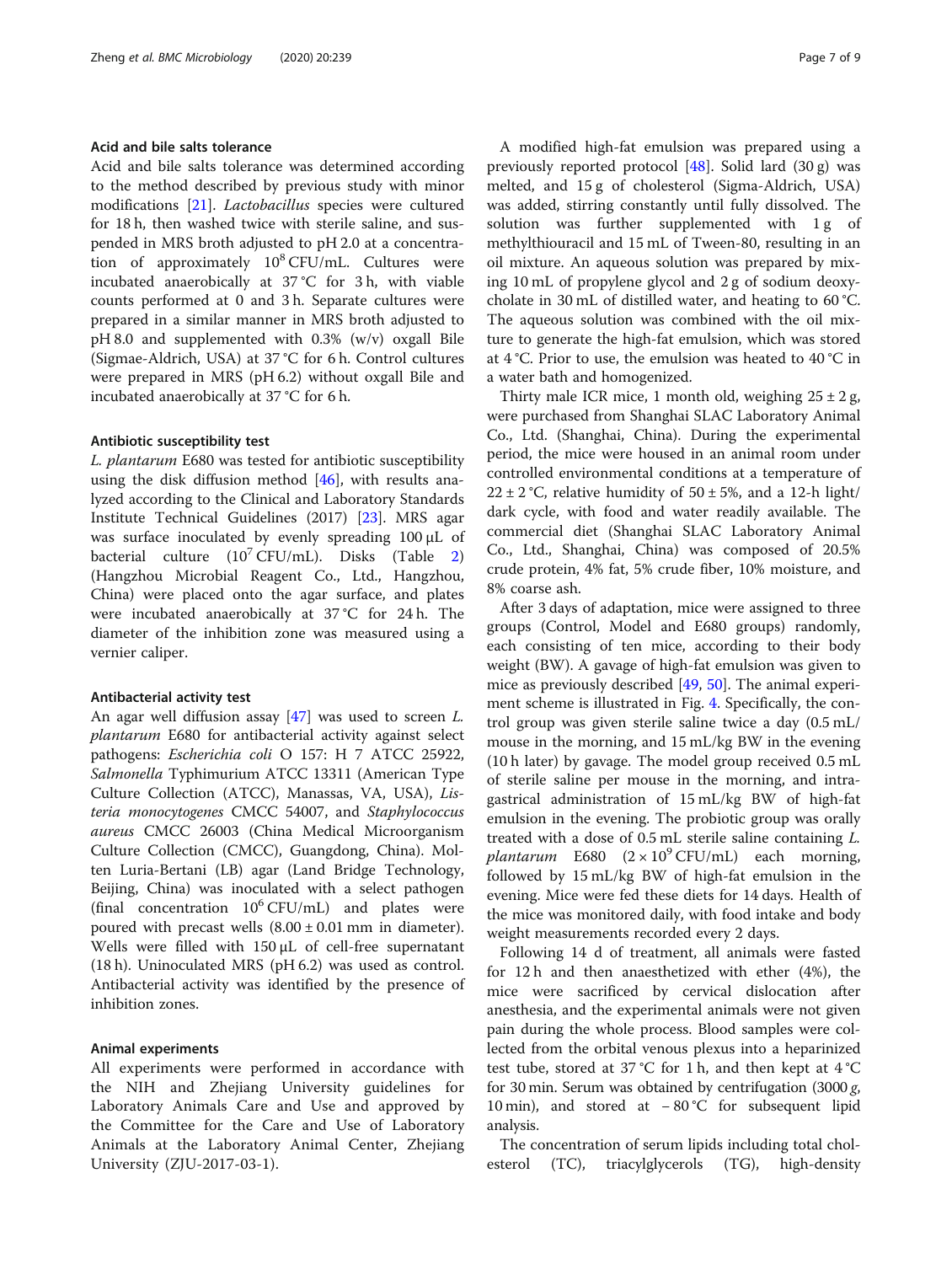<span id="page-7-0"></span>

lipoprotein cholesterol (HDL-C), and low-density lipoprotein cholesterol (LDL-C) were measured by commercial kits (Jiancheng, Nanjing, China) according to the manufacturer's instructions. Ten μL of sample was mixed with working solution (37 °C, 5–10 min), then determined absorbance (510 nm) by microplate reader (Multiskan™ FC, Thermo Scientific, USA). The concentration of serum lipids was calculated based on the standard curve made from the standards.

#### Statistical analysis

All experiments were repeated three times in duplicate and the results were expressed as mean  $\pm$  SD. One-way ANOVA was performed on all data using SPSS professional (version 17.0). Statistical analysis was conducted using Duncan's multiple range test (DMRT), with differences at  $P < 0.05$  considered statistically significant.

#### Abbreviations

TC: Cholesterol; TG: Triacylglycerols; HDL-C: High-density lipoprotein cholesterol; LDL-C: Low-density lipoprotein cholesterol; CVD: Cardiovascular disease; BW: Body weight

#### Acknowledgements

Not applicable.

#### Authors' contributions

All authors participated in the conception and design of the study; conceived and drafted the manuscript: ZYZ, FWC, JR, JXL, DXR; performed the experiments: ZYZ, WJW, JY, CC; collected the sample and data: WJW, BC, YJ; analyzed the data: ZYZ and WJW; revised the paper: ZYZ, JR and JF. All authors read and approved the final manuscript.

#### Funding

This research work was supported by the Zheng Jiang province for Key Research & Development Projects (grant number 2019C02091), and Zhejiang YIMING food CO. LTD project (grant number 518004-I21603). The funding body has no role in the design of the study and collection, analysis, and interpretation of data and in writing the manuscript.

#### Availability of data and materials

All data generated or analyzed during this study are included in this published article.

#### Ethics approval and consent to participate

This study was approved by the Animal Care and Ethical Committee of the Zhejiang University.

Consent for publication

Not applicable.

#### Competing interests

The authors declare that they have no competing interests.

#### Author details

<sup>1</sup>Institute of Dairy Science, College of Animal Science, Zhejiang University, Hangzhou 310058, China. <sup>2</sup>Zhejiang YIMING food CO. LTD, Wenzhou 325000, Zhejiang, China. <sup>3</sup>Dairy and Functional Foods Research Unit, Eastern Regional Research Center, Agricultural Research Service, U.S. Department of Agriculture, Wyndmoor, PA 19038, USA.

#### Received: 6 October 2019 Accepted: 26 July 2020 Published online: 04 August 2020

#### References

- 1. Martinez-Hervas S, Ascaso JF. Hypercholesterolemia. In: Huhtaniemi I, Martini L, editors. Encyclopedia of Endocrine Diseases. Second ed. Oxford: Academic Press; 2019. p. 320–6.
- 2. WHO. Global health estimates 2016: Deaths by cause, age, sex, by country and by region, 2000-2016. Geneva: World Health Organization; 2018.
- 3. Liu AM, Wu QH, Guo JC, Ares I, Rodriguez JL, Martinez-Larranaga MR, Yuan ZH, Anadon A, Wang X, Martinez MA. Statins: adverse reactions, oxidative stress and metabolic interactions. Pharmacol Therapeut. 2019;195:54–84.
- 4. Aydas SB, Aslim B, Chapter 54 The Cholesterol-Lowering Effects of Probiotic Bacteria on Lipid Metabolism. In: Watson RR, Preedy VR, editors. Probiotics, Prebiotics, and Synbiotics: Academic Press; 2016. p. 699–722.
- 5. Surono IS, Martono PD, Kameo S, Suradji EW, Koyama H. Effect of probiotic L. plantarum IS-10506 and zinc supplementation on humoral immune response and zinc status of Indonesian pre-school children. J Trace Elem Med Bio. 2014;28(4):465–9.
- 6. Oak SJ, Jha R. The effects of probiotics in lactose intolerance: a systematic review. Crit Rev Food Sci. 2019;59(11):1675–83.
- 7. Prakoeswa CRS, Herwanto N, Prameswari R, Astari L, Sawitri S, Hidayati AN, Indramaya DM, Kusumowidagdo ER, Surono IS. Lactobacillus plantarum IS-10506 supplementation reduced SCORAD in children with atopic dermatitis. Benef Microbes. 2017;8(5):833–40.
- 8. Mendes MCS, Paulino DSM, Brambilla SR, Camargo JA, Persinoti GF, Carvalheira JBC. Microbiota modification by probiotic supplementation reduces colitis associated colon cancer in mice. World J Gastroentero. 2018; 24(18):1995–2008.
- 9. Mann GV. Studies of a surfactant and cholesteremia in the Maasai. Am J Clin Nutr. 1974;27(5):464–9.
- 10. Anderson JW, Gilliland SE. Effect of fermented milk (yogurt) containing Lactobacillus acidophilus L1 on serum cholesterol in hypercholesterolemic humans. J Am Coll Nutr. 1999;18(1):43–50.
- 11. Steinmetz KA, Childs MT, Stimson C, Kushi LH, Mcgovern PG, Potter JD, Yamanaka WK. Effect of consumption of whole Milk and skim Milk on blood lipid profiles in healthy-men. Am J Clin Nutr. 1994;59(3):612–8.
- 12. Ha CG, Cho JK, Lee CH, Chai YG, Ha YA, Shin SH. Cholesterol lowering effect of Lactobacillus plantarum isolated from human feces. J Microbiol Biotechnol. 2006;16(8):1201–9.